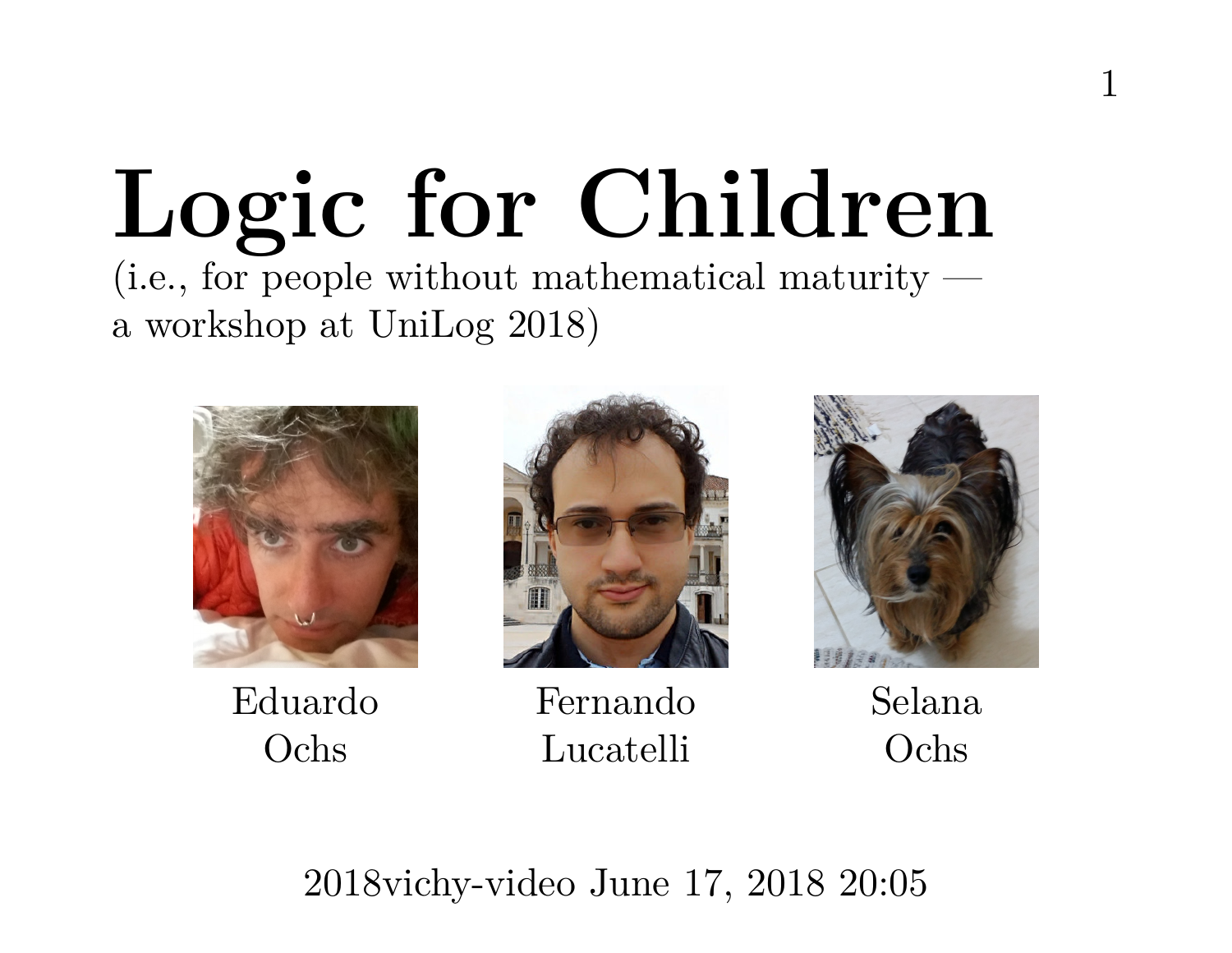Many years ago...

Non-Standard Analysis

- $\rightarrow$  Ultrapowers
- $\rightarrow$  Filter-powers
- $\rightarrow$  Toposes
- $\rightarrow$  Johnstone's "Topos Theory"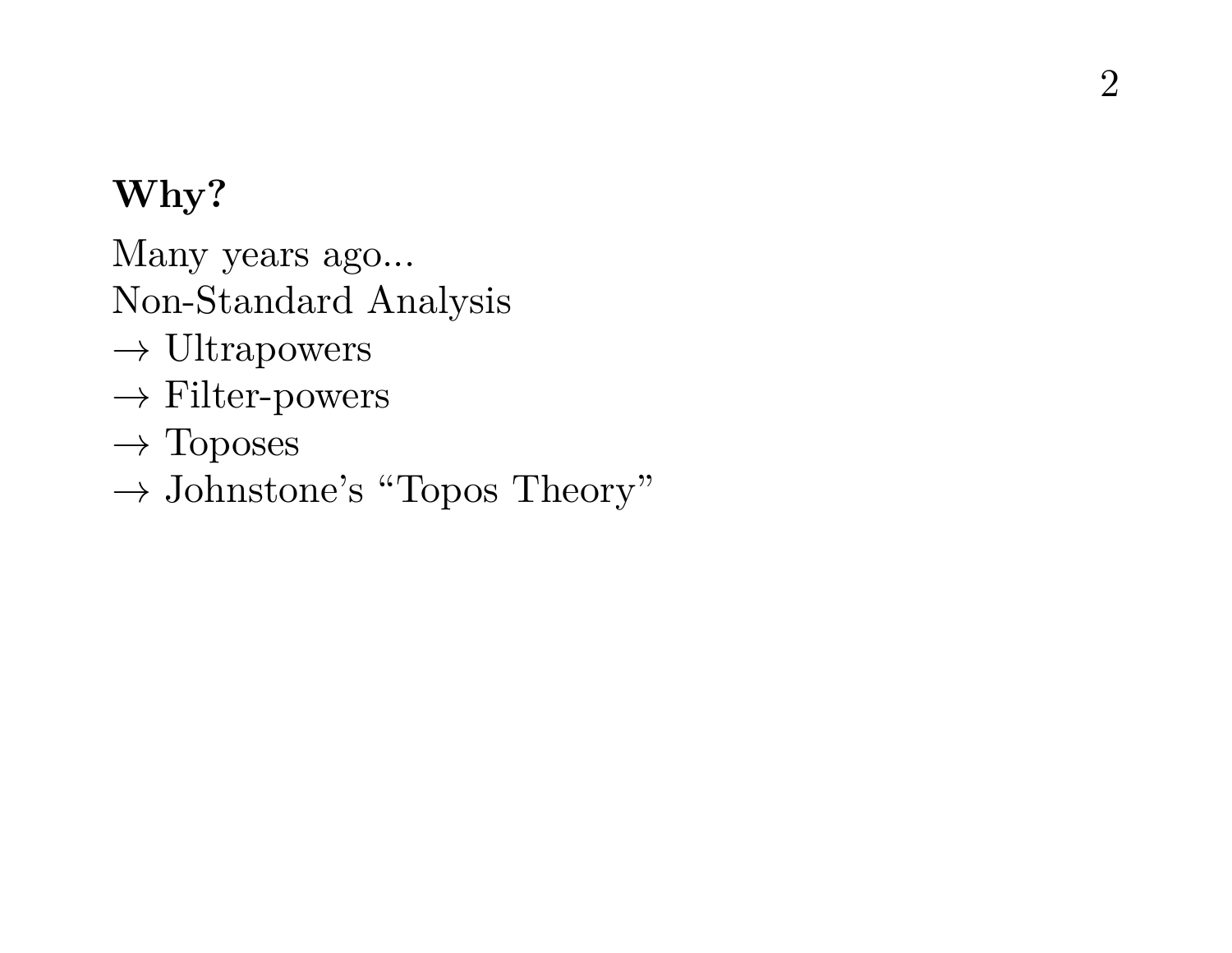Many years ago...

Non-Standard Analysis

- $\rightarrow$  Ultrapowers
- $\rightarrow$  Filter-powers
- $\rightarrow$  Toposes
- $\rightarrow$  Johnstone's "Topos Theory"
- $\rightarrow$  FAR too abstract for me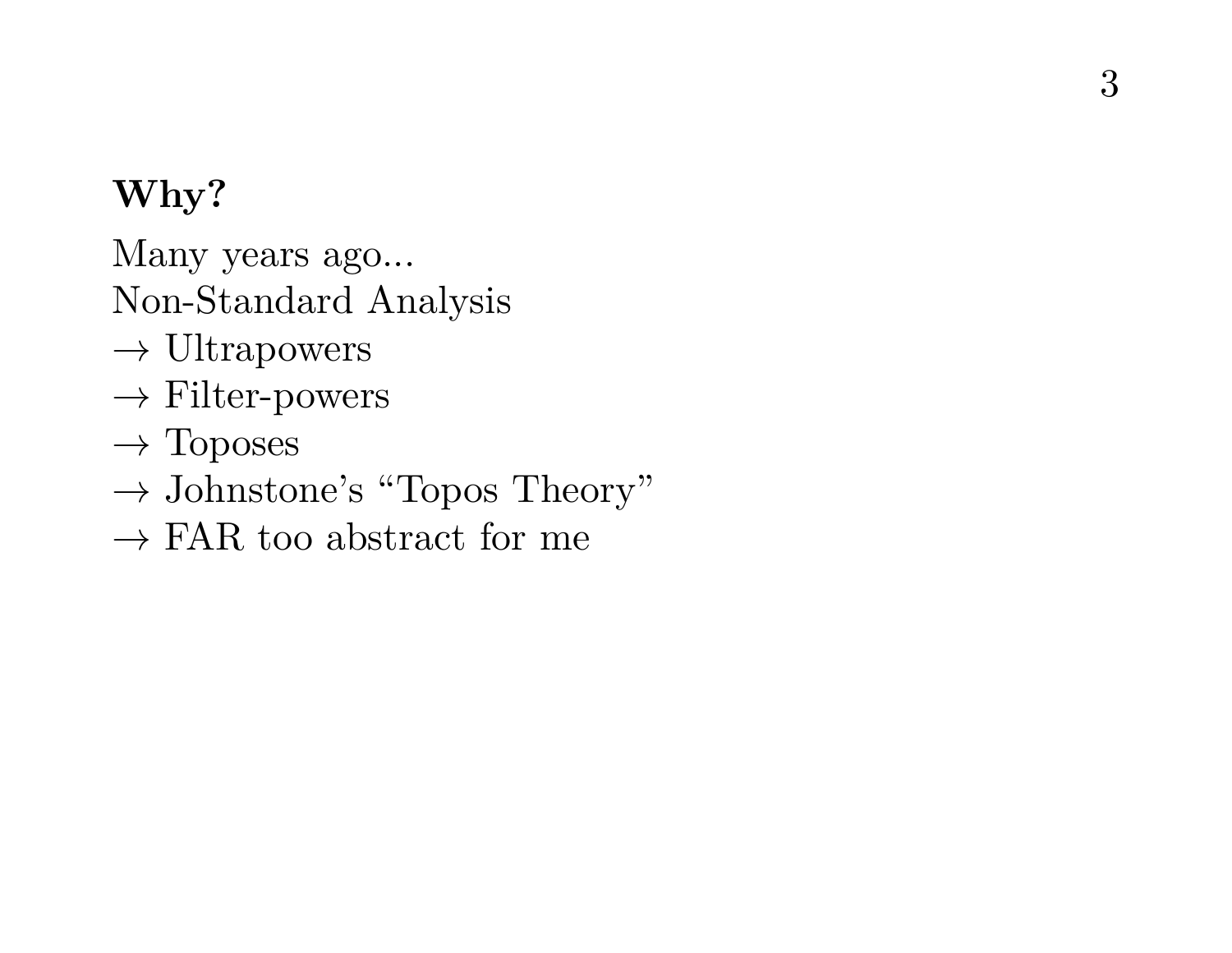Many years ago...

Non-Standard Analysis

- $\rightarrow$  Ultrapowers
- $\rightarrow$  Filter-powers
- $\rightarrow$  Toposes
- $\rightarrow$  Johnstone's "Topos Theory"
- $\rightarrow$  FAR too abstract for me

→ **I NEED A VERSION FOR CHILDREN OF THIS**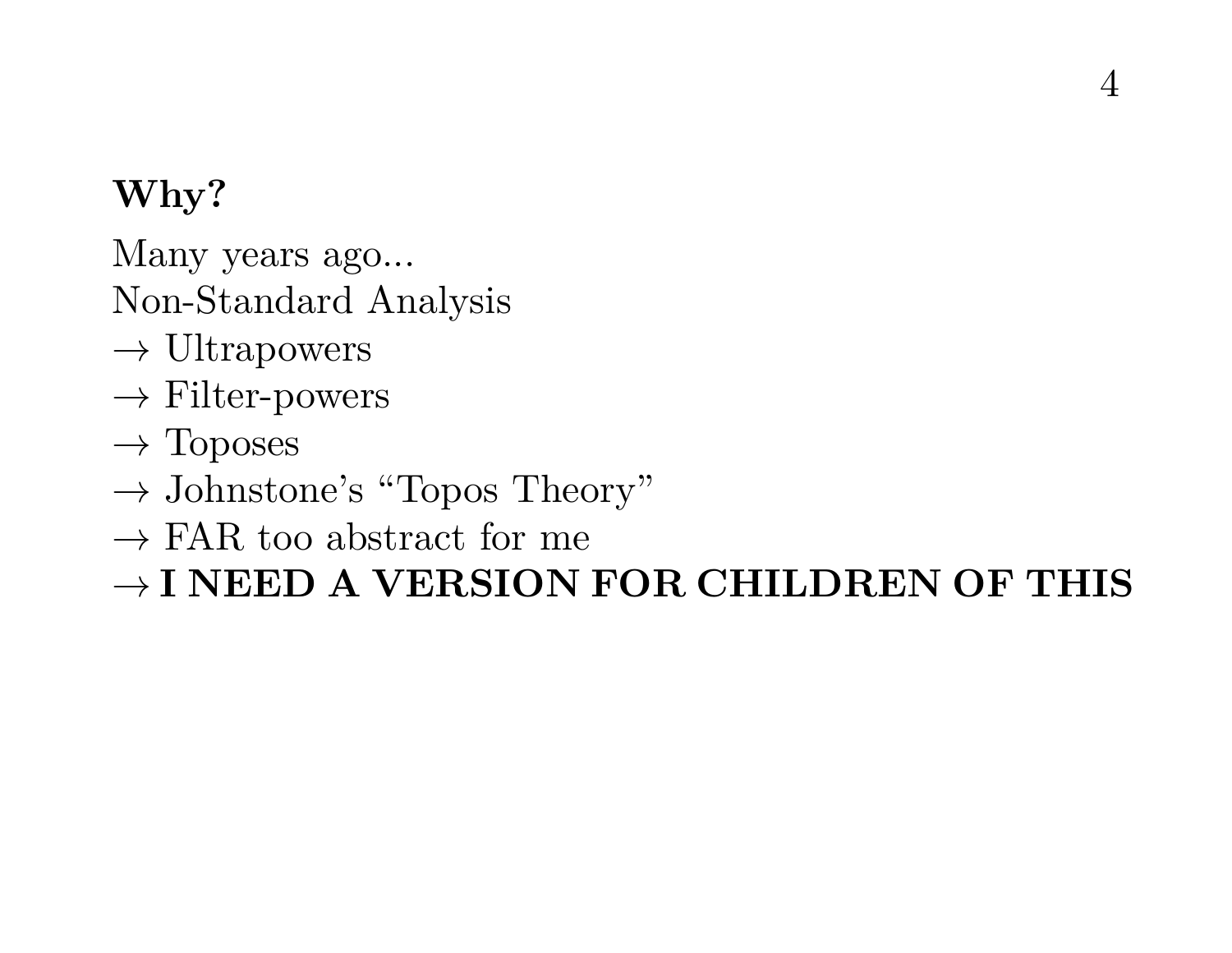Many years ago...

Non-Standard Analysis

- $\rightarrow$  Ultrapowers
- $\rightarrow$  Filter-powers
- $\rightarrow$  Toposes
- $\rightarrow$  Johnstone's "Topos Theory"
- $\rightarrow$  FAR too abstract for me

→ **I NEED A VERSION FOR CHILDREN OF THIS**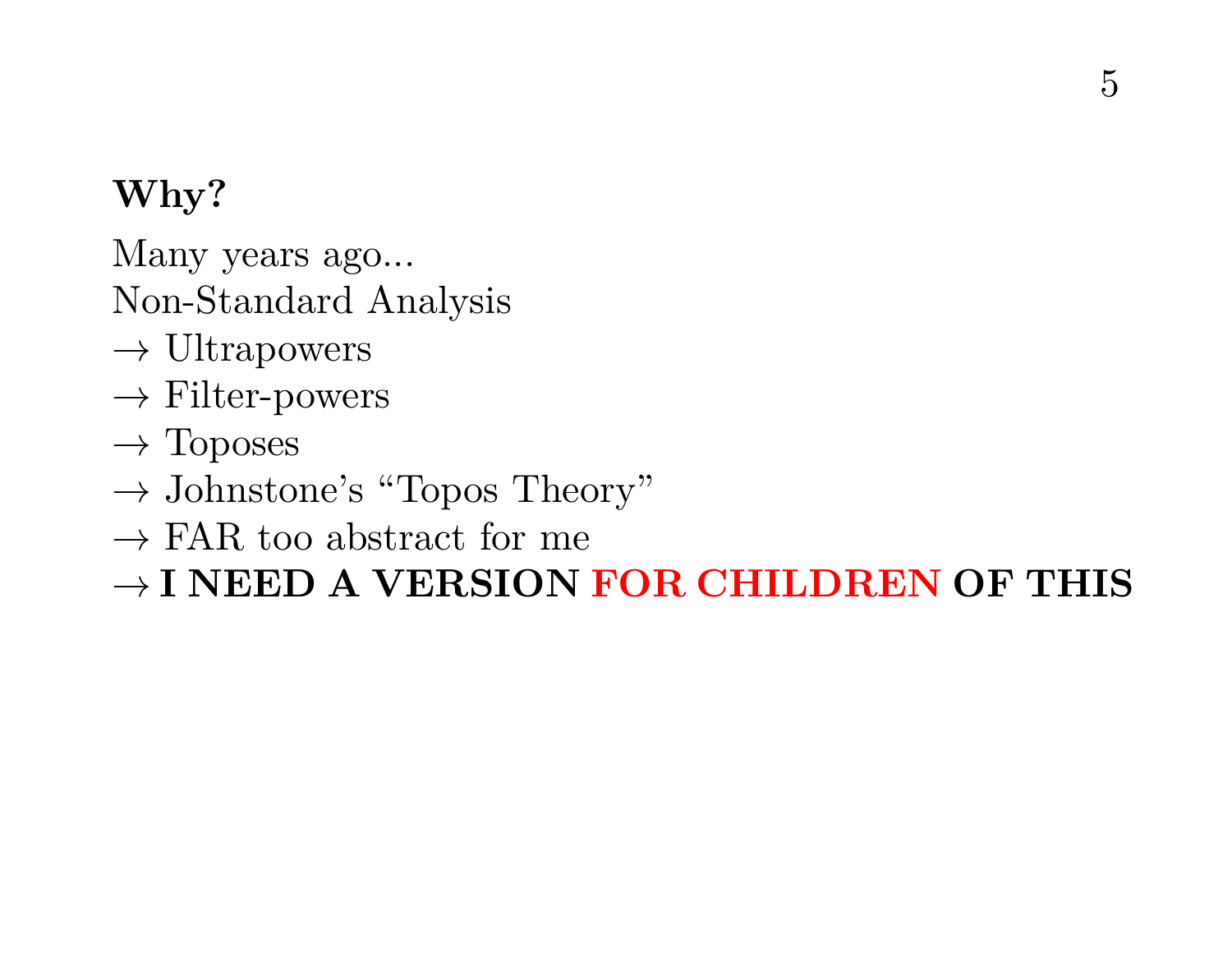# With time this became **A MUCH BIGGER**

project...

Some subtasks:

- 1. Find the right definition of "children"
- 2. Develop a basic toolbox
- 3. Make these things publishable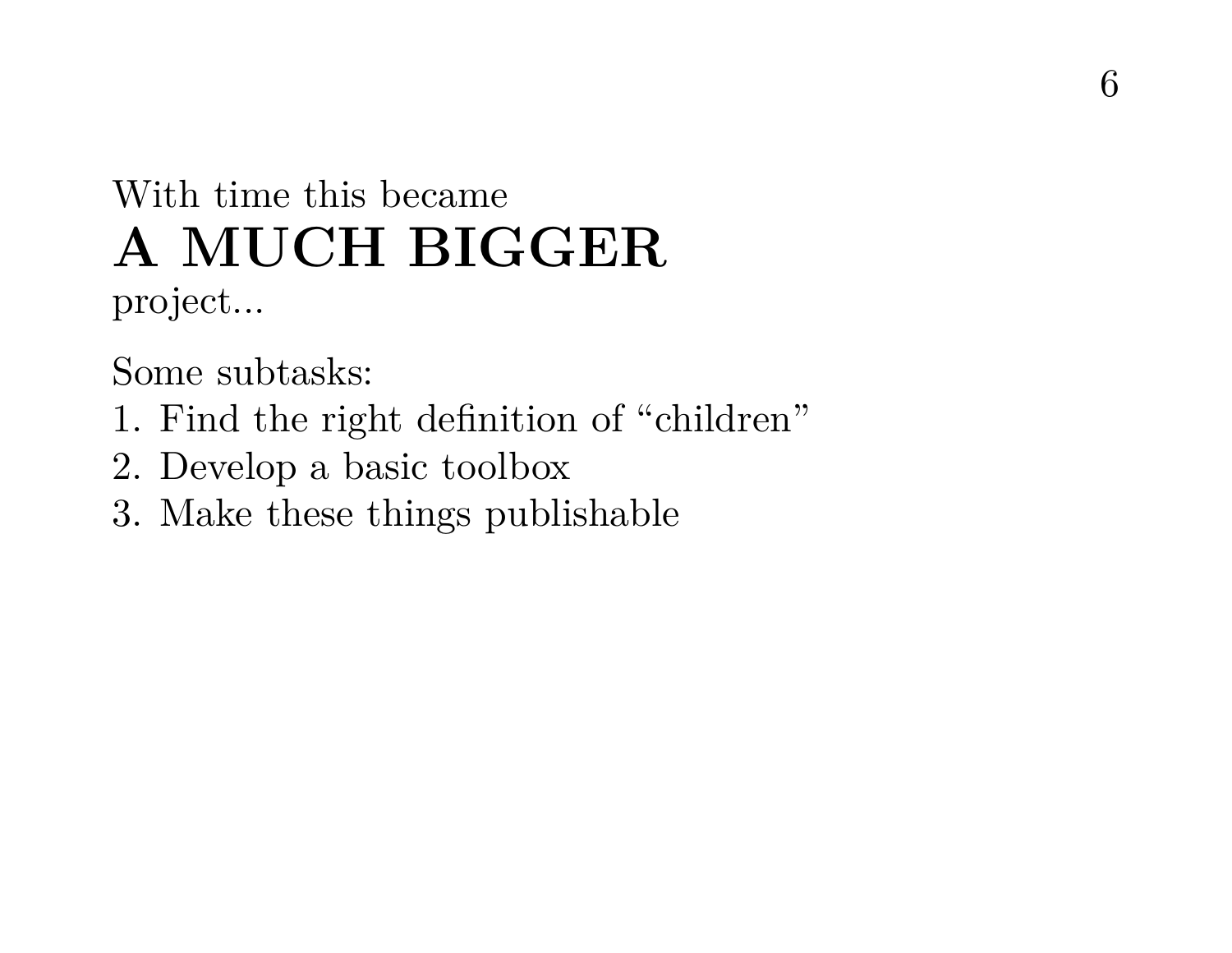## With time this became **A MUCH BIGGER** project...

Some subtasks:

- 1. Find the right definition of "children" (inspired by how I function)
- 2. Develop a basic toolbox (and name its tools)
- 3. Make these things publishable (make them look formal and non-trivial)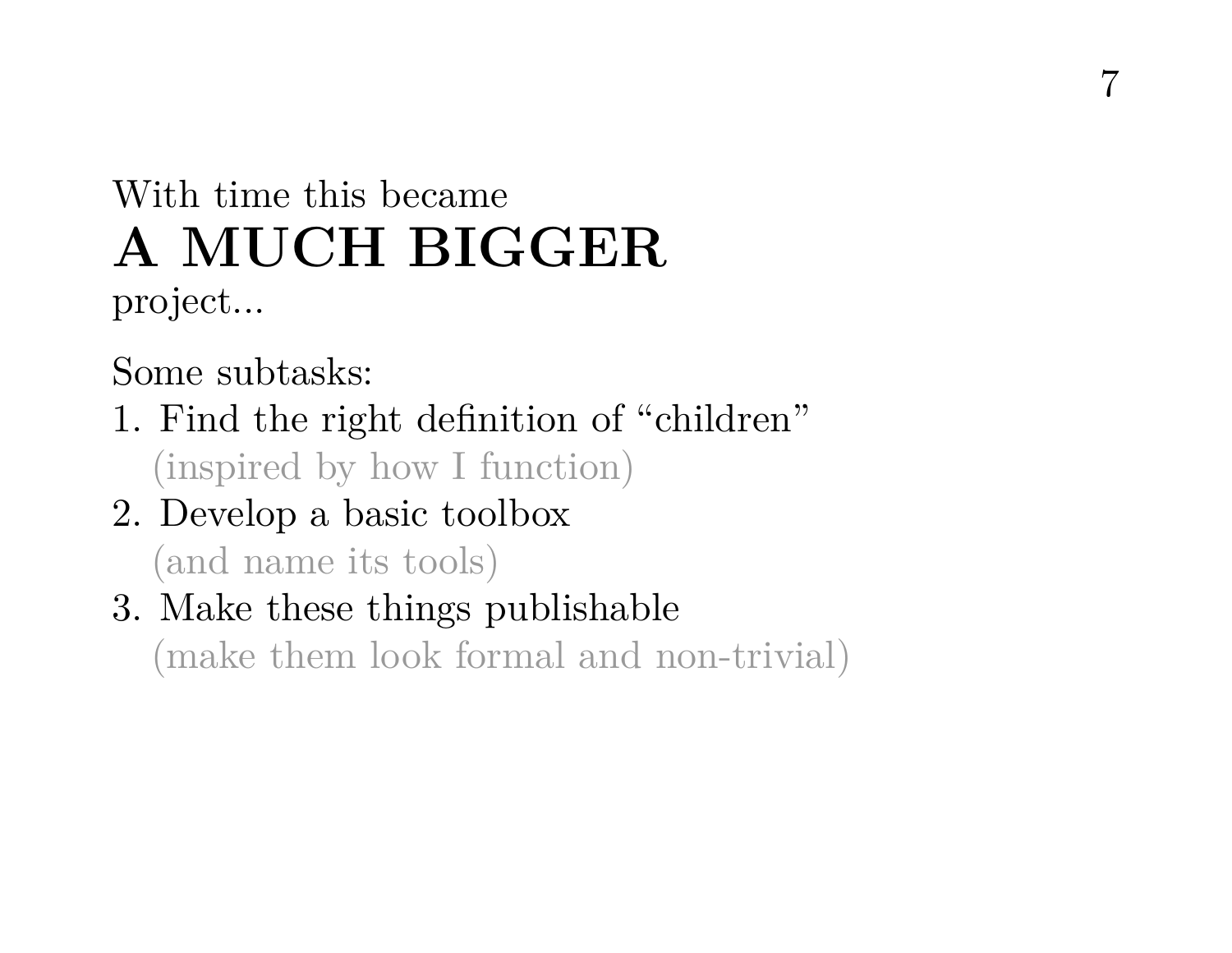8

**The opposite of "children"** The opposite of "children" is "adults", or "mathematicians". A "mathematician" feels that everything should be done as generally and as abstractly as possible — and doing otherwise is bad style.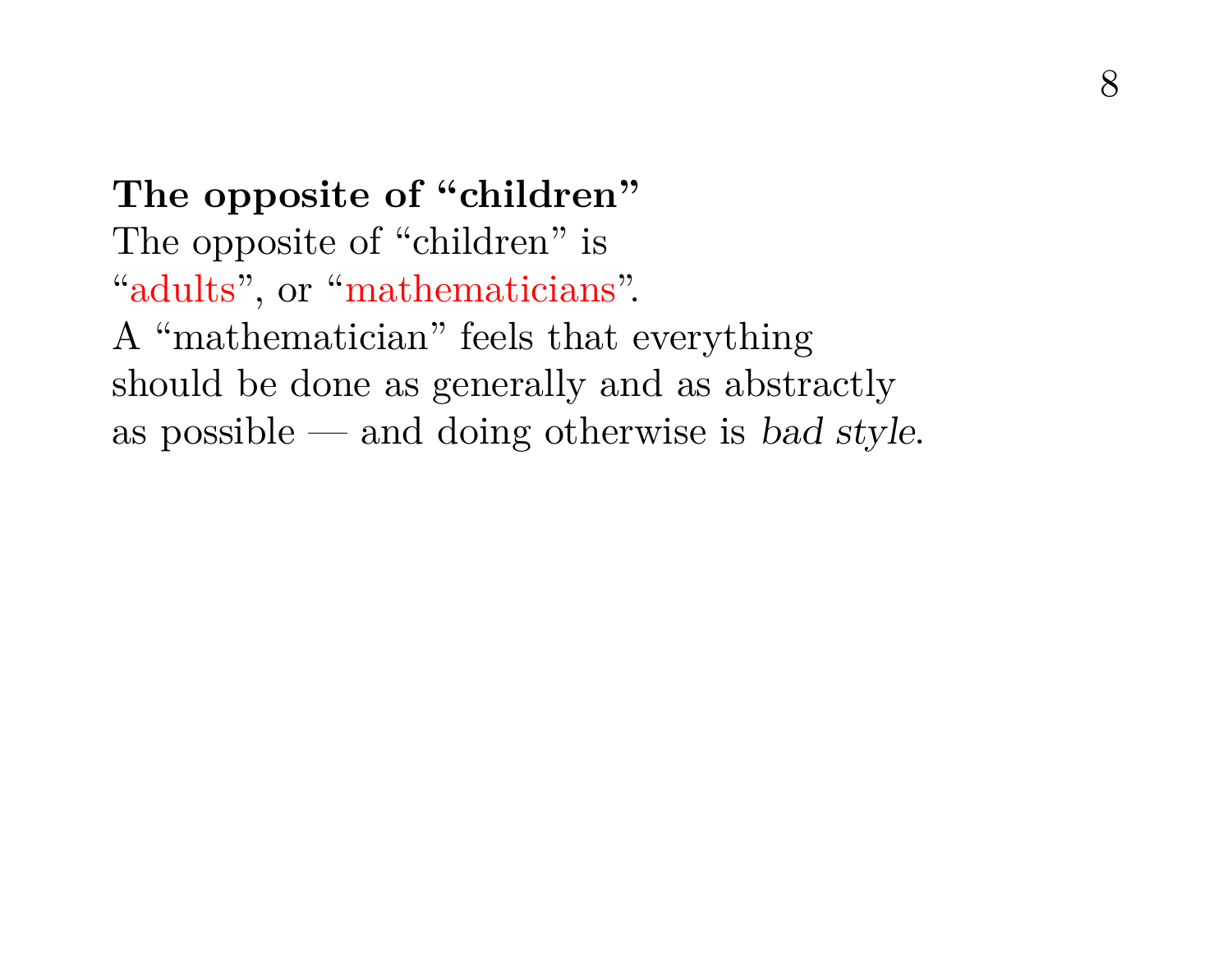**The opposite of "children"** The opposite of "children" is "adults", or "mathematicians". A "mathematician" feels that everything should be done as generally and as abstractly as possible — and doing otherwise is bad style.

Example: finding a right adjoint by guesswork / trial and error...

One expression that I love is: "this step (or argument) offends adults".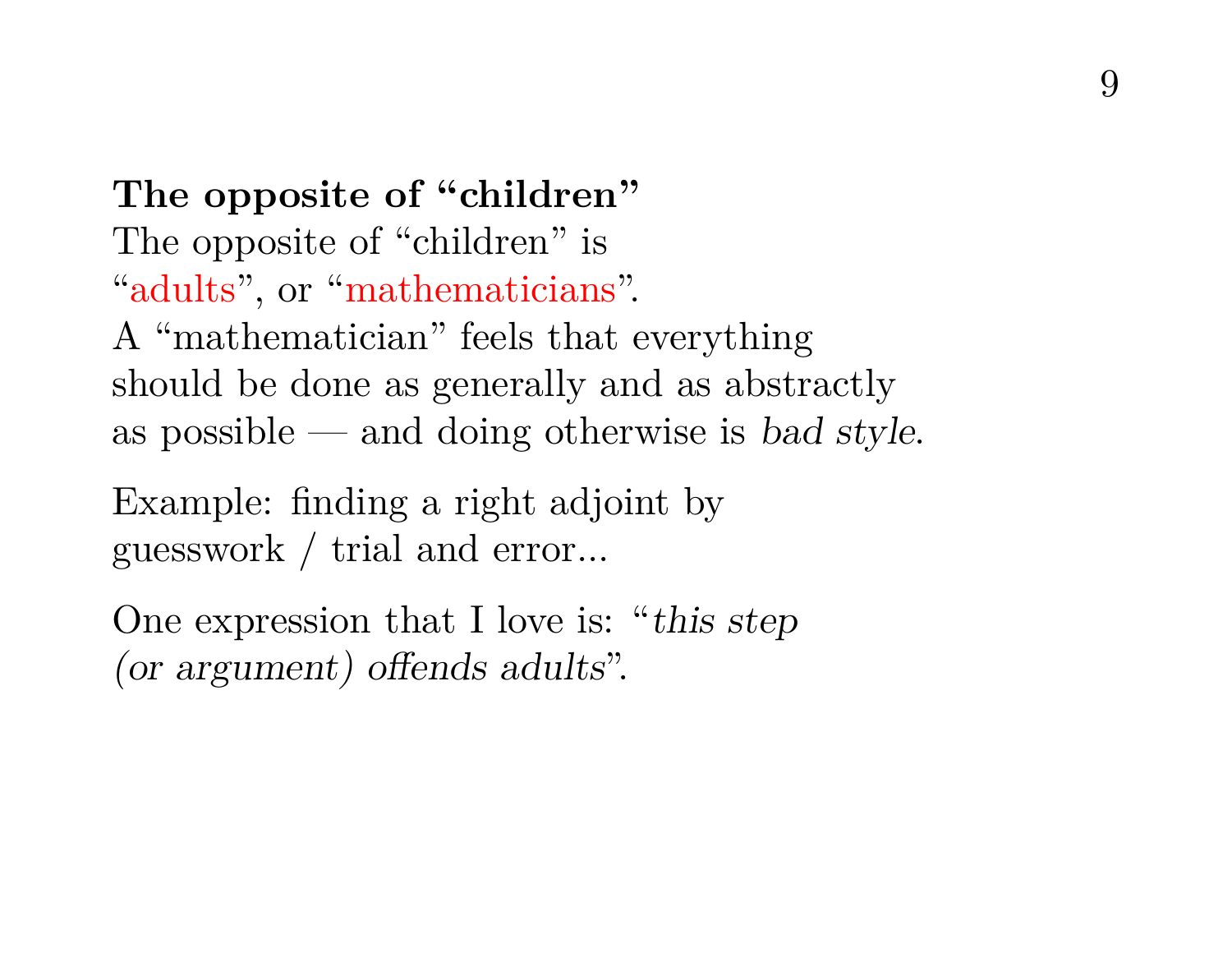**Task 1: The right definition of "children":** They prefer to start from particular cases and then generalize — They like diagrams and finite objects drawn very explicitly — They become familiar with mathematical ideas by calculating / checking several cases (rather than by proving theorems)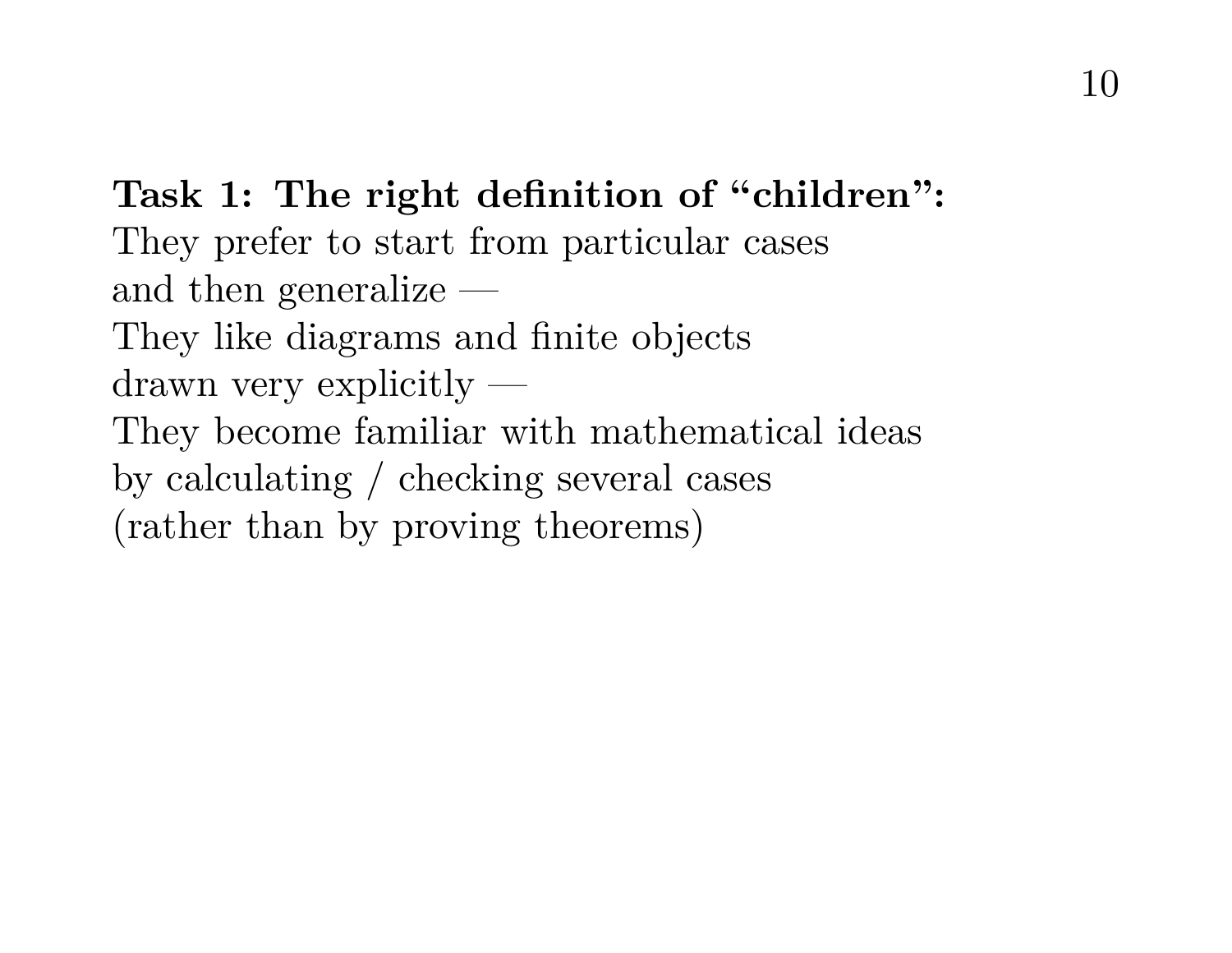**Task 1: The right definition of "children":** They prefer to start from particular cases and then generalize — They like diagrams and finite objects drawn very explicitly — They become familiar with mathematical ideas by calculating / checking several cases (rather than by proving theorems)

Example: pentominos. Let "children" play with pentominos for a while before showing to them theorems and game trees!

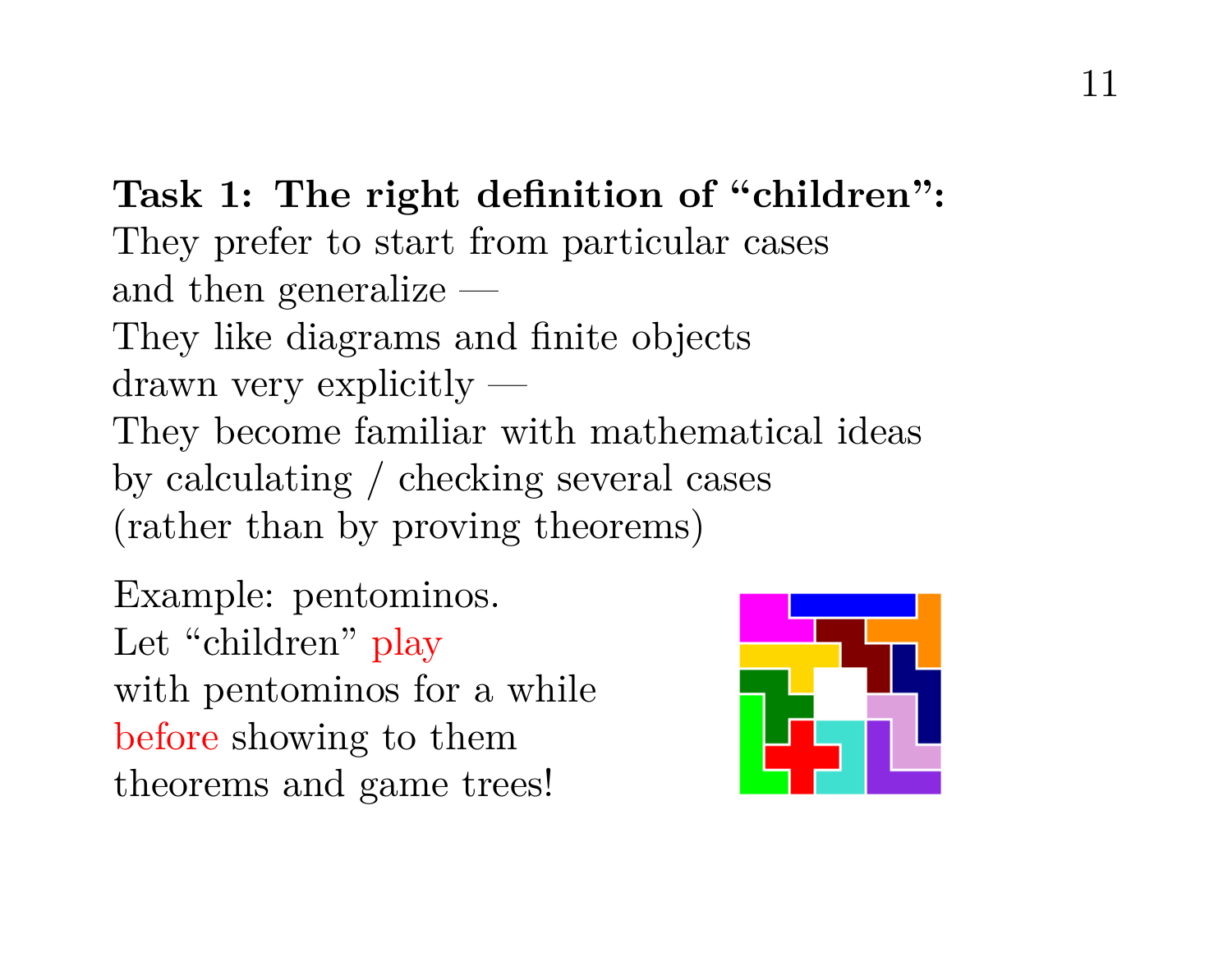## **Task 2: Develop a basic toolbox** I'm starting with "Category Theory for children" because I am a categorist, and because CT uses diagrams and generalizations a lot...

Basic tools: Use parallel diagrams, positional notations, internal views, archetypal cases...

(I'll show some diagrams soon)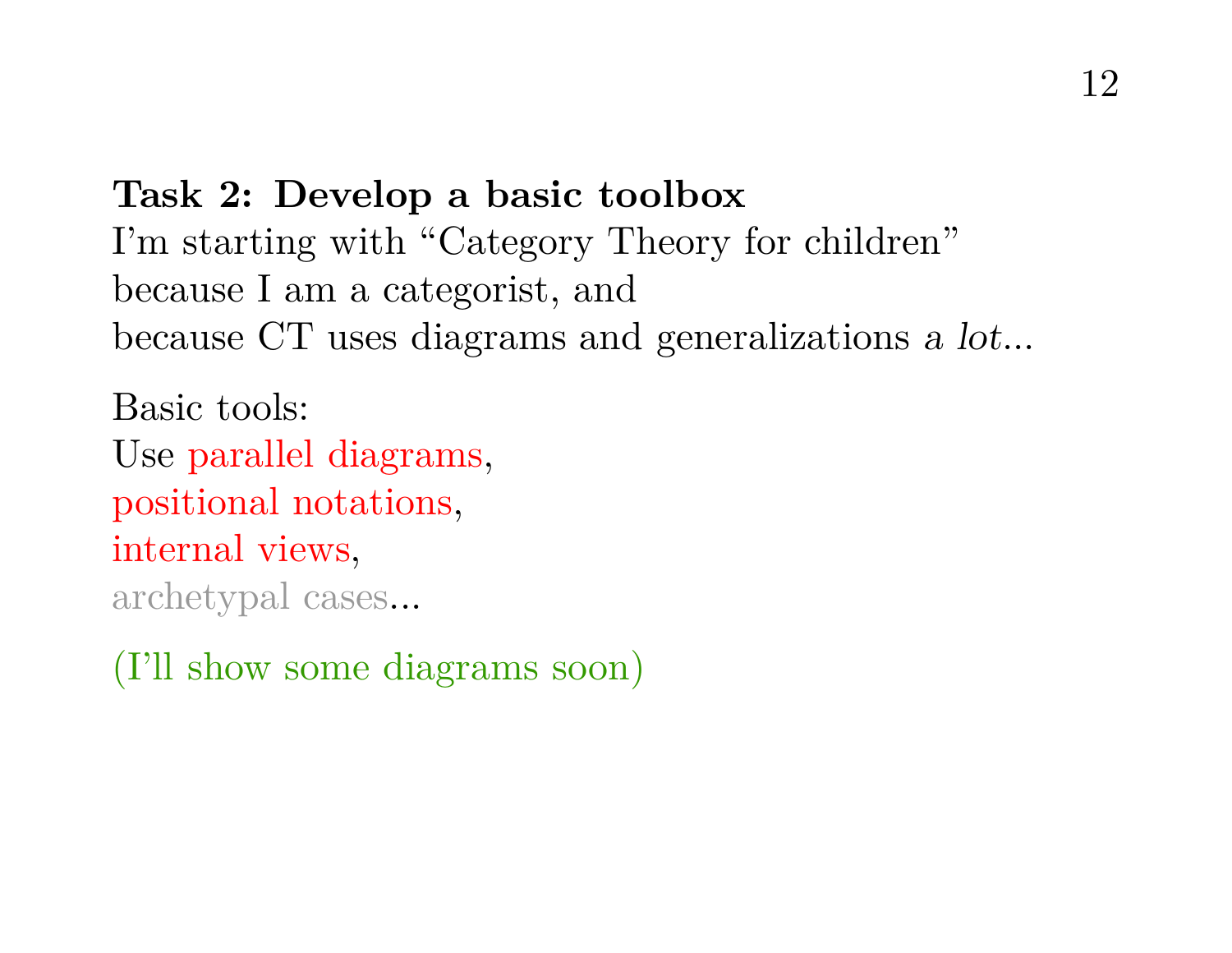## **Task 3: Find ways to publish this** CT books treat examples very briefly, as if they were trivial exercises...  $=$  ( Ideas: do things "for children" and "for adults" in parallel, find ways to transfer knowledge between the two approaches...

(Non-standard Analysis has transfer theorems between the standard universe, **Set**, and  $\textbf{Set}^{\mathcal{I}}/\mathcal{U}$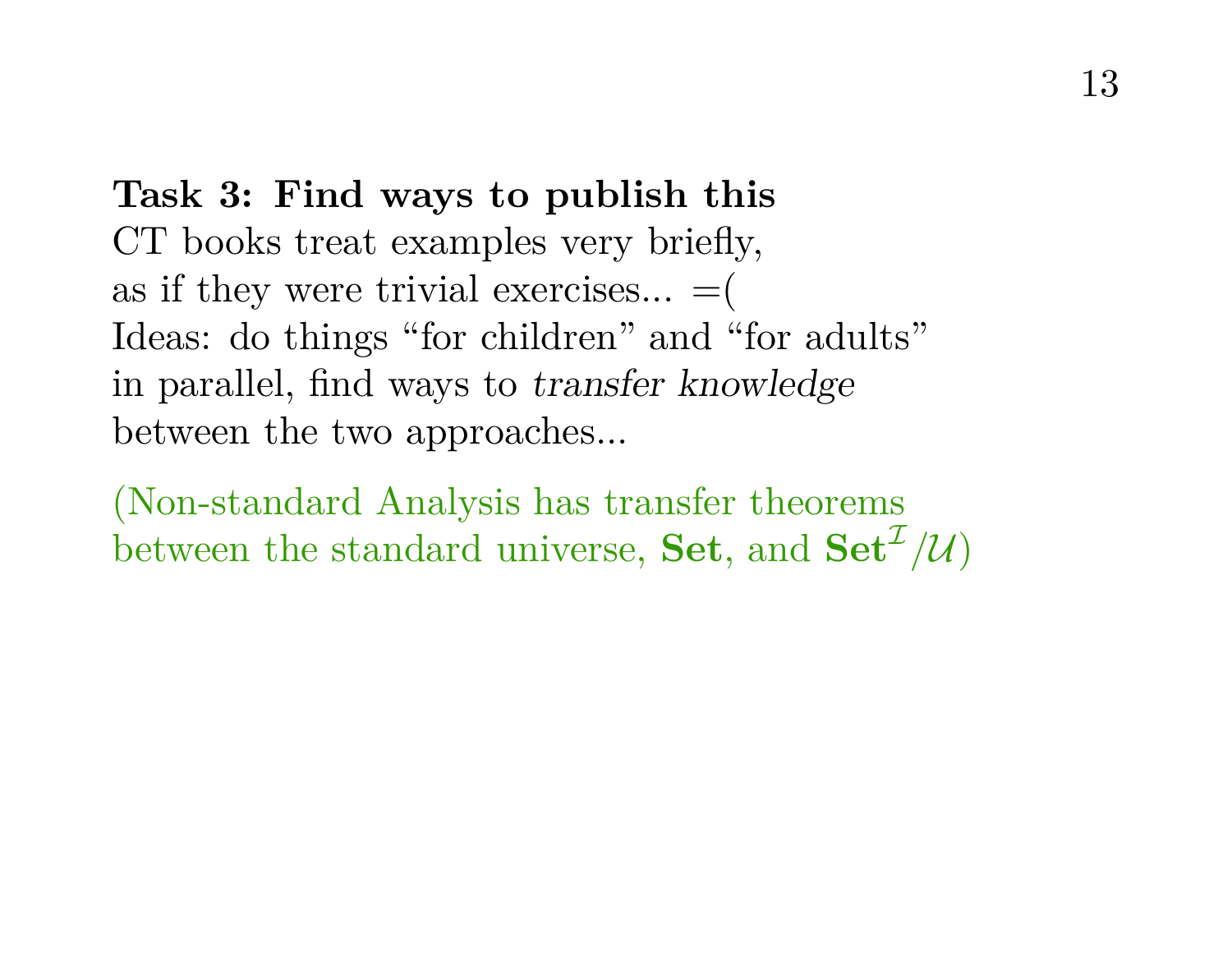## **Task 3: Find ways to publish this** CT books treat examples very briefly, as if they were trivial exercises...  $=$   $($ Ideas: do things "for children" and "for adults" in parallel, find ways to transfer knowledge between the two approaches...



The diagrams for the general case and for a particular case have the same shape!!!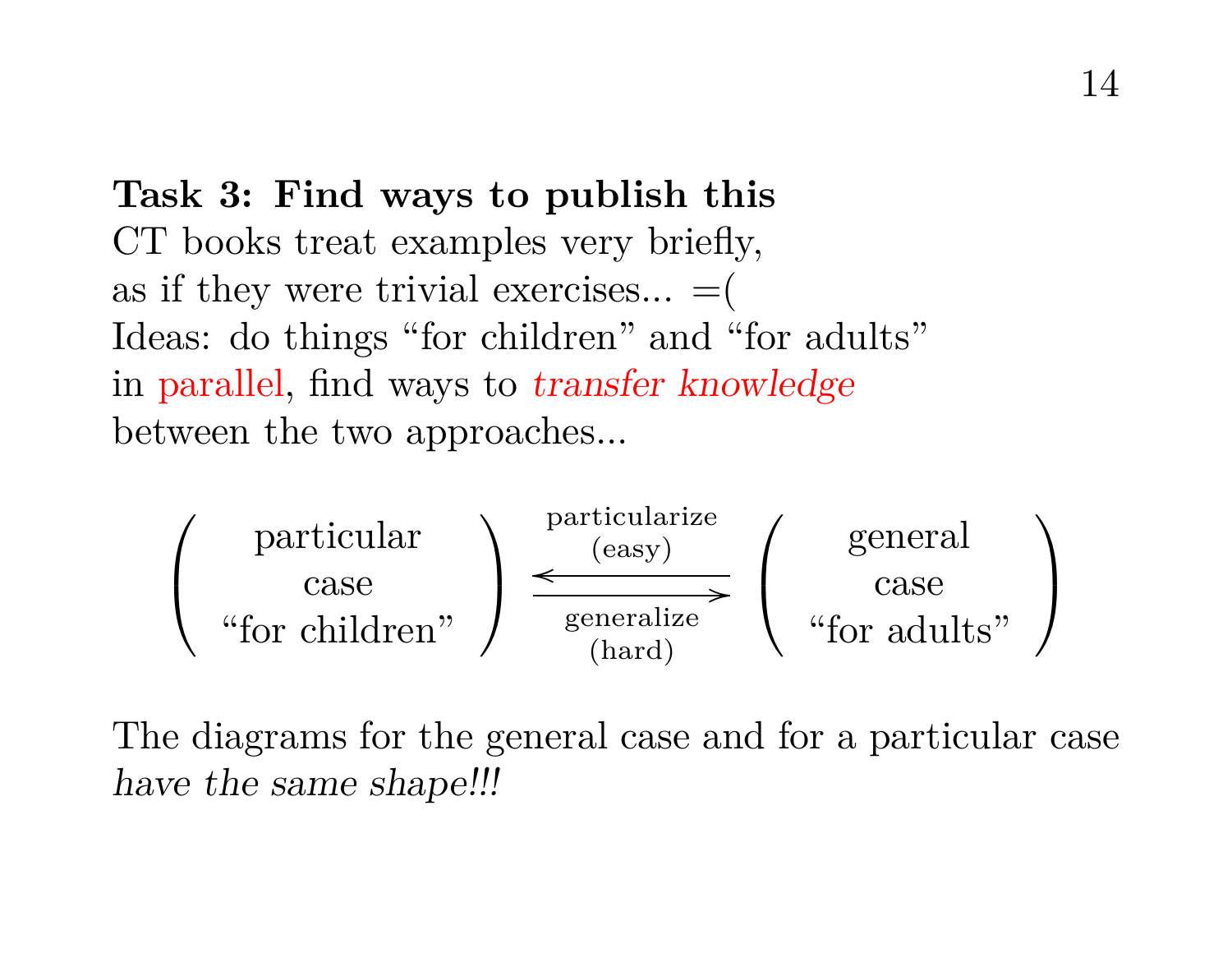**In the rest of these slides...** ...we will show an example: Geometric Morphisms for children! (↑ a thing from Topos Theory)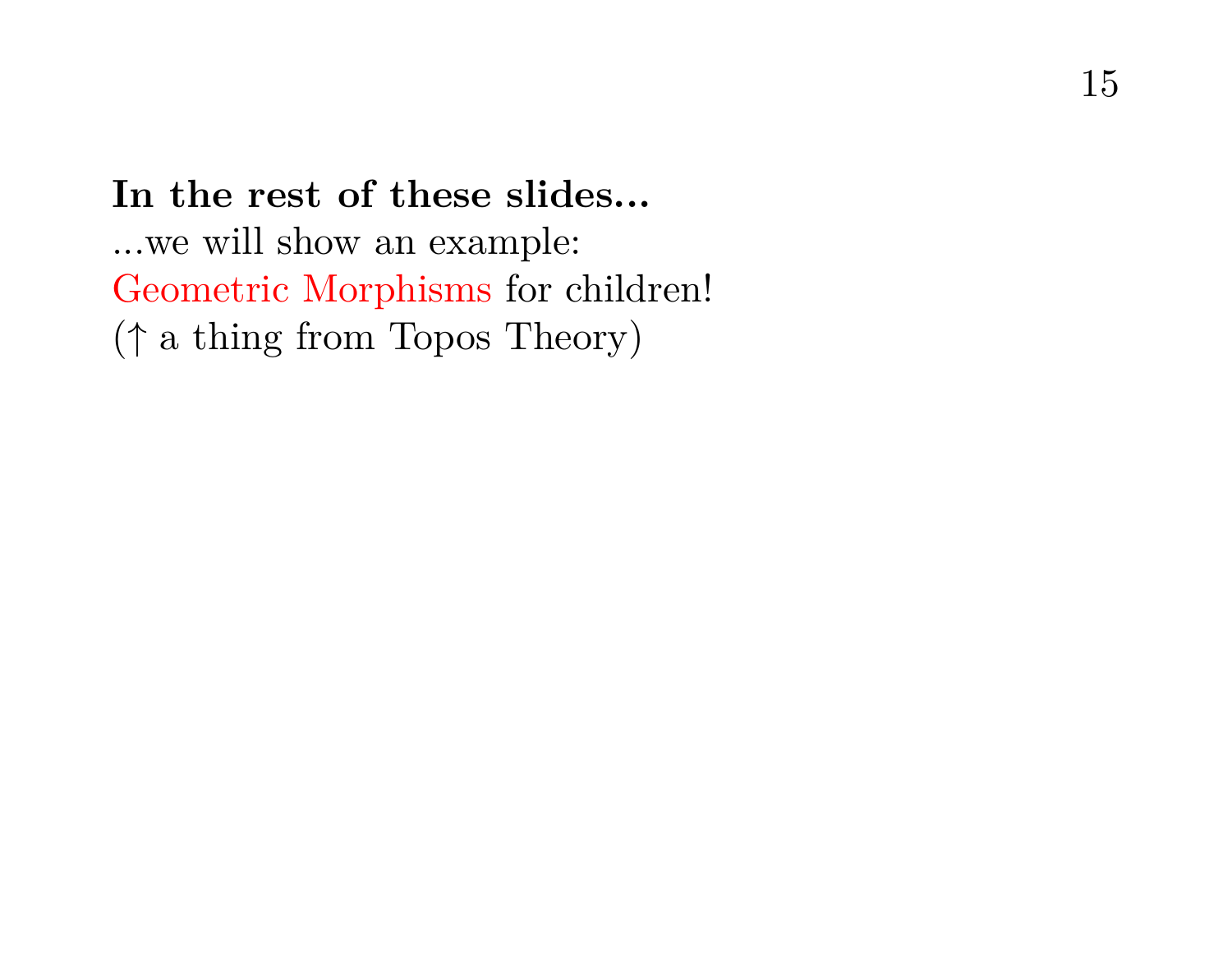**Visualizing Geometric Morphisms** An application: Sheaves and Geometric Morphisms ↑ two parts of Topos Theory that look incredibly abstract at first (Btw, I'll give a talk at the "Logic and Categories" workshop about that)

#### Trick:

Start with presheaves that are easy to visualize; Start with a very small, planar category like this...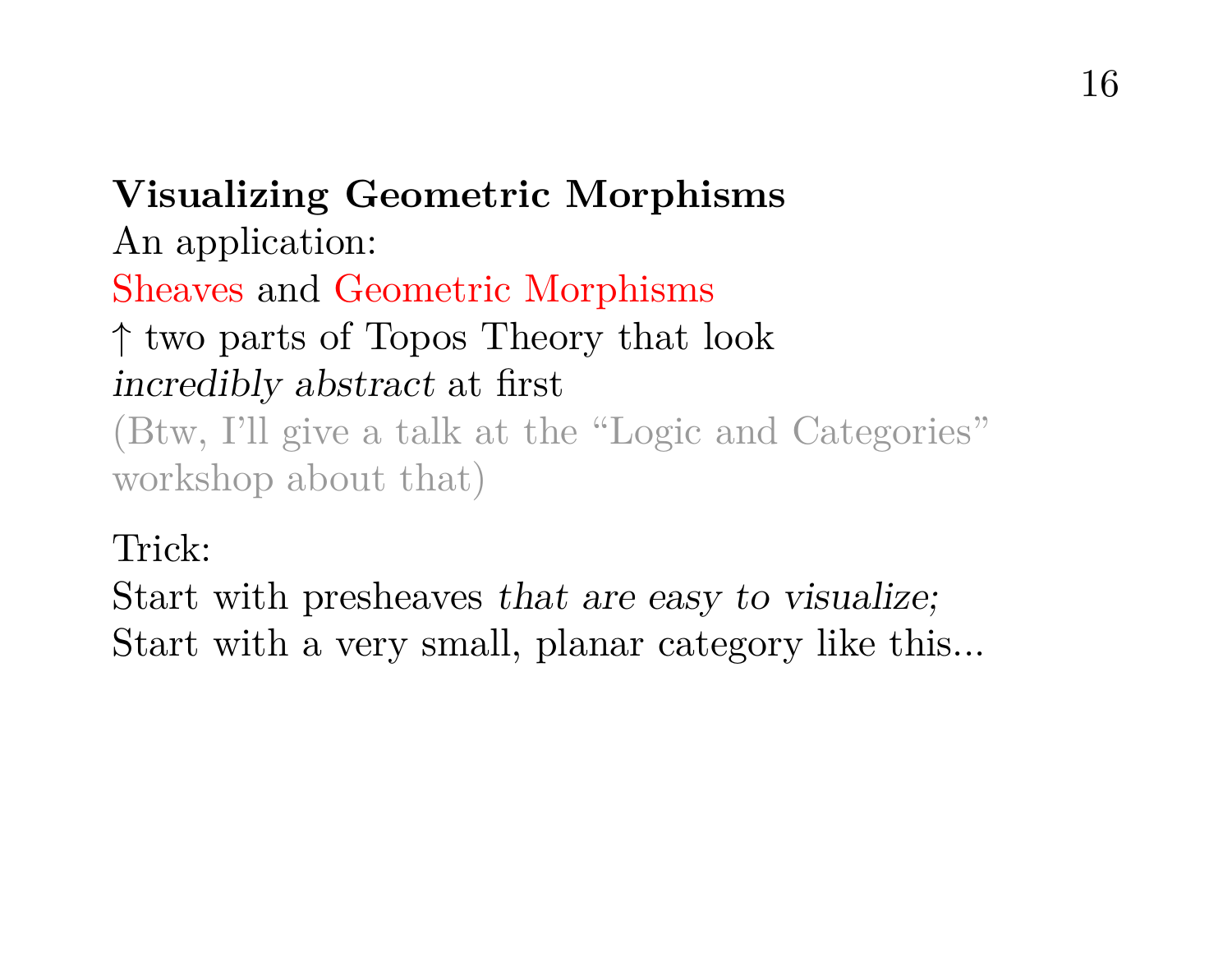# **Visualizing Geometric Morphisms**

#### Trick: positional notations

Start with presheaves that are easy to visualize; Start with a very small, planar category like this,



Technicalities: B is a preorder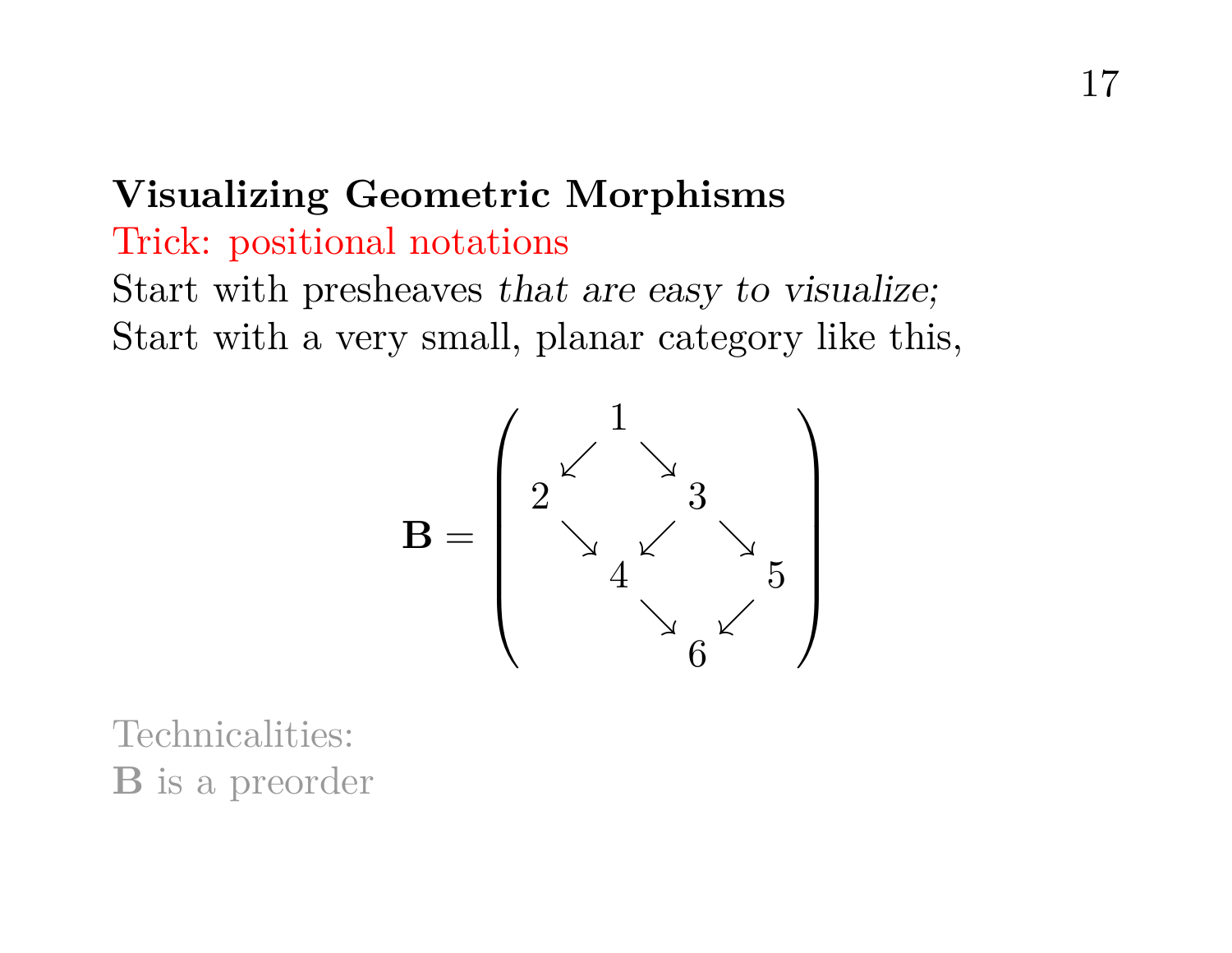## **Visualizing Geometric Morphisms** ...and now a presheaf  $F$  on  $\bf{B}$ can be drawn like this...



Technicalities: A "real" presheaf would have an 'op'. This is a ZPresheaf!!! See the slides for "Visualizing Geometric Morphisms"!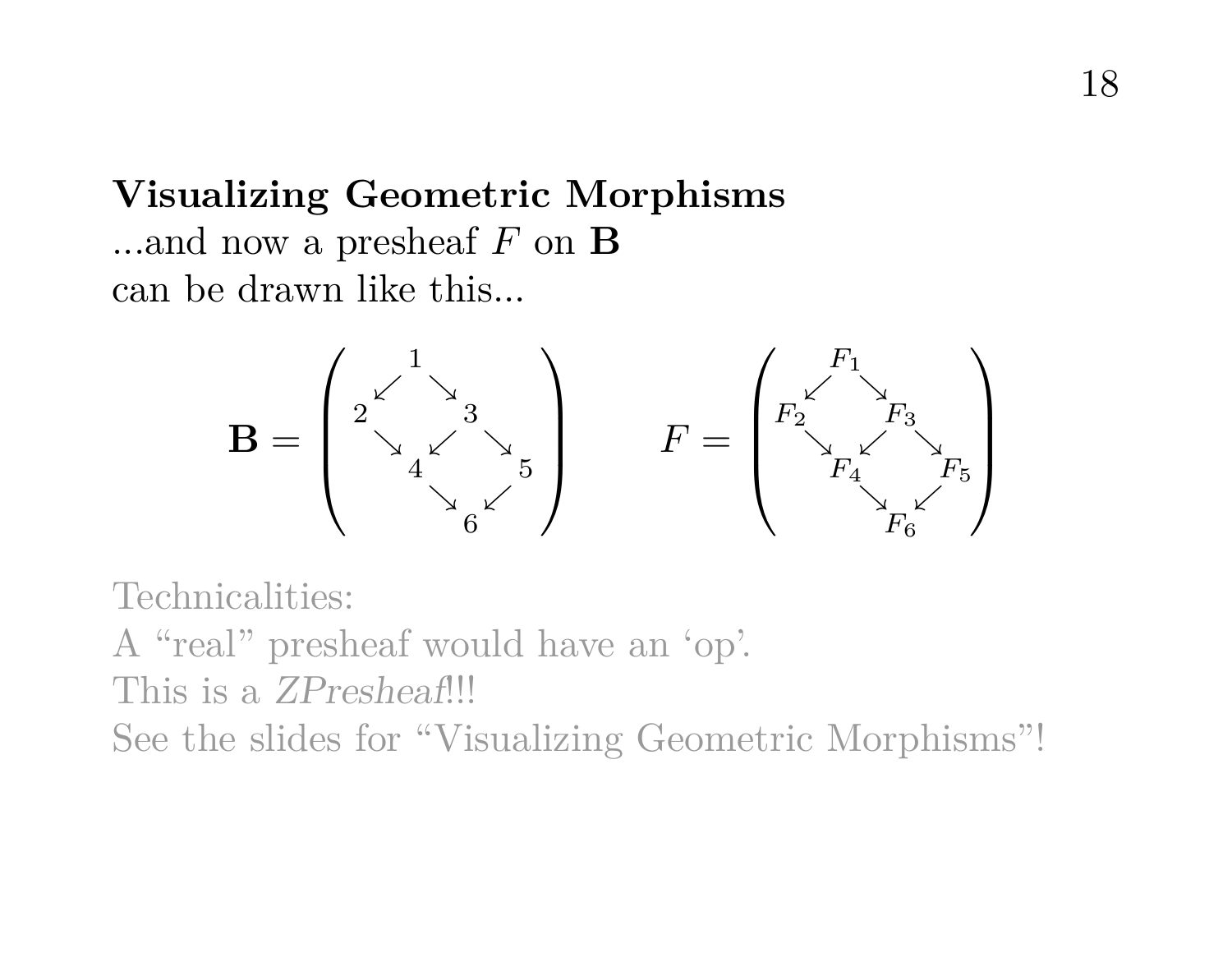## **Visualizing Geometric Morphisms** ...choose a subcategory A of B, e.g., the one below. Then a presheaf  $G$  on  $A$  can be drawn as:



Technicalities: too many  $=$  (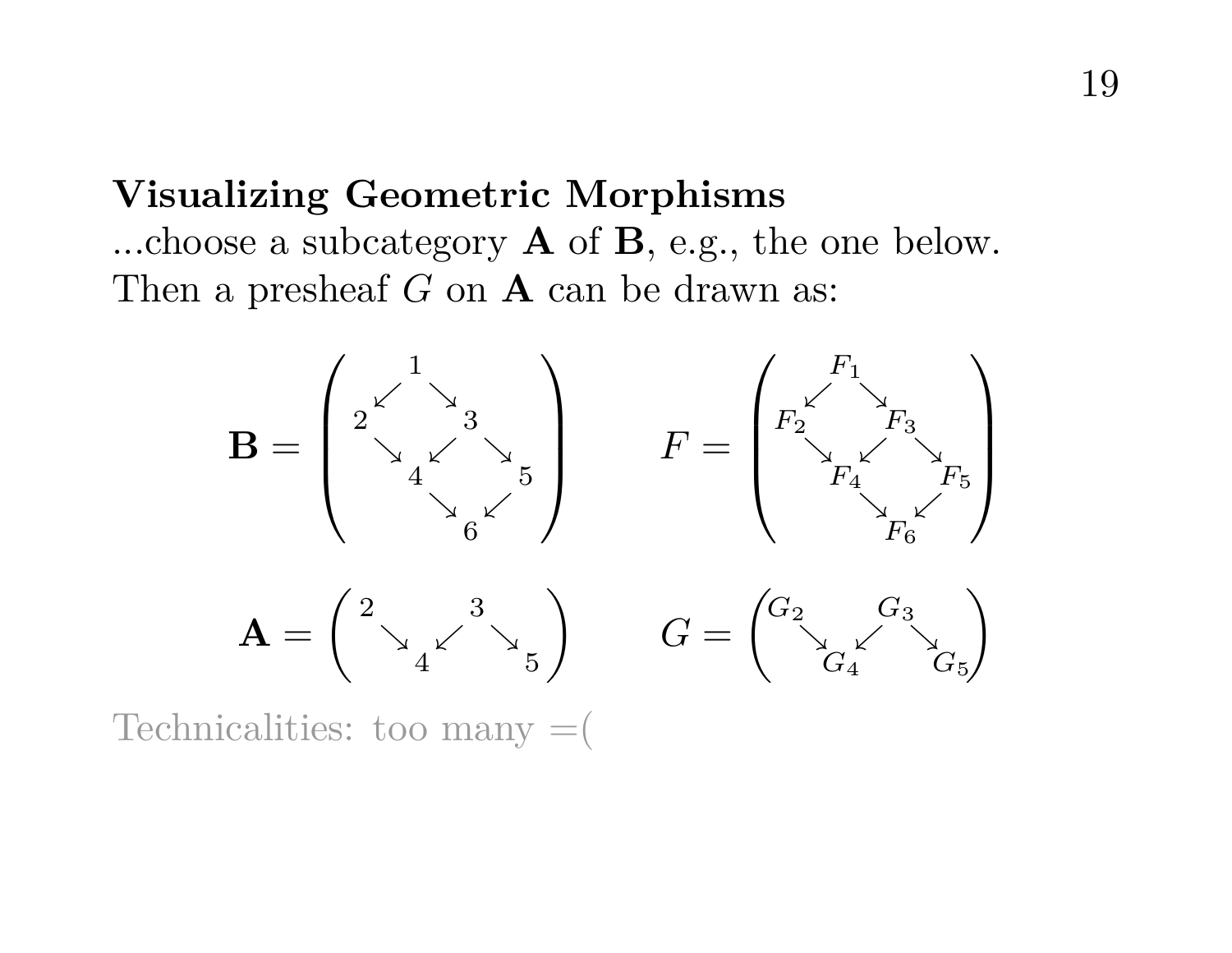**Visualizing Geometric Morphisms** ...and the inclusion  $f: \mathbf{A} \to \mathbf{B}$ induces a geometric morphism  $f : Set^A \rightarrow Set^B$ . that "is" an adjunction  $f^* \dashv f_*$ :

$$
\mathbf{Set}^{\mathbf{A}} \underset{f_*}{\overset{f^*}{\longrightarrow}} \mathbf{Set}^{\mathbf{B}}
$$

...where  $f^*$  is "obvious" (for some value of "obvious") and  $f_*$  can be obtained by trial and error if we don't understand Kan Extensions... Kan Extensions: for adults Trial and error: for children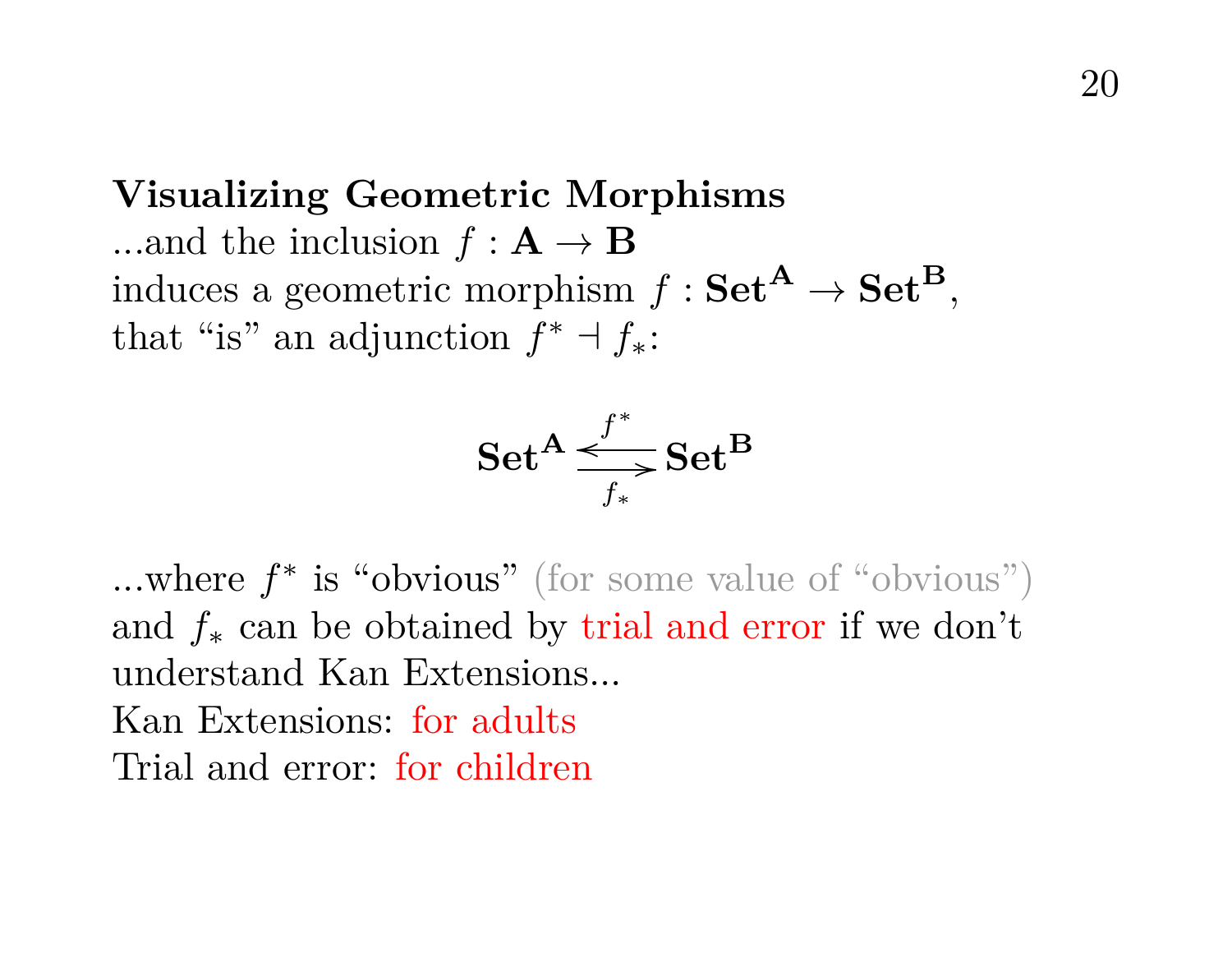#### **Interlude: internal views**

The best way to explain the adjunction of the previous slide to children is through internal views. The internal view of the function  $\sqrt{\cdot \mathbb{N}} \to \mathbb{R}$  is:



 $(\leftrightarrow)$ 's take elements of a blob-set to another blob-set)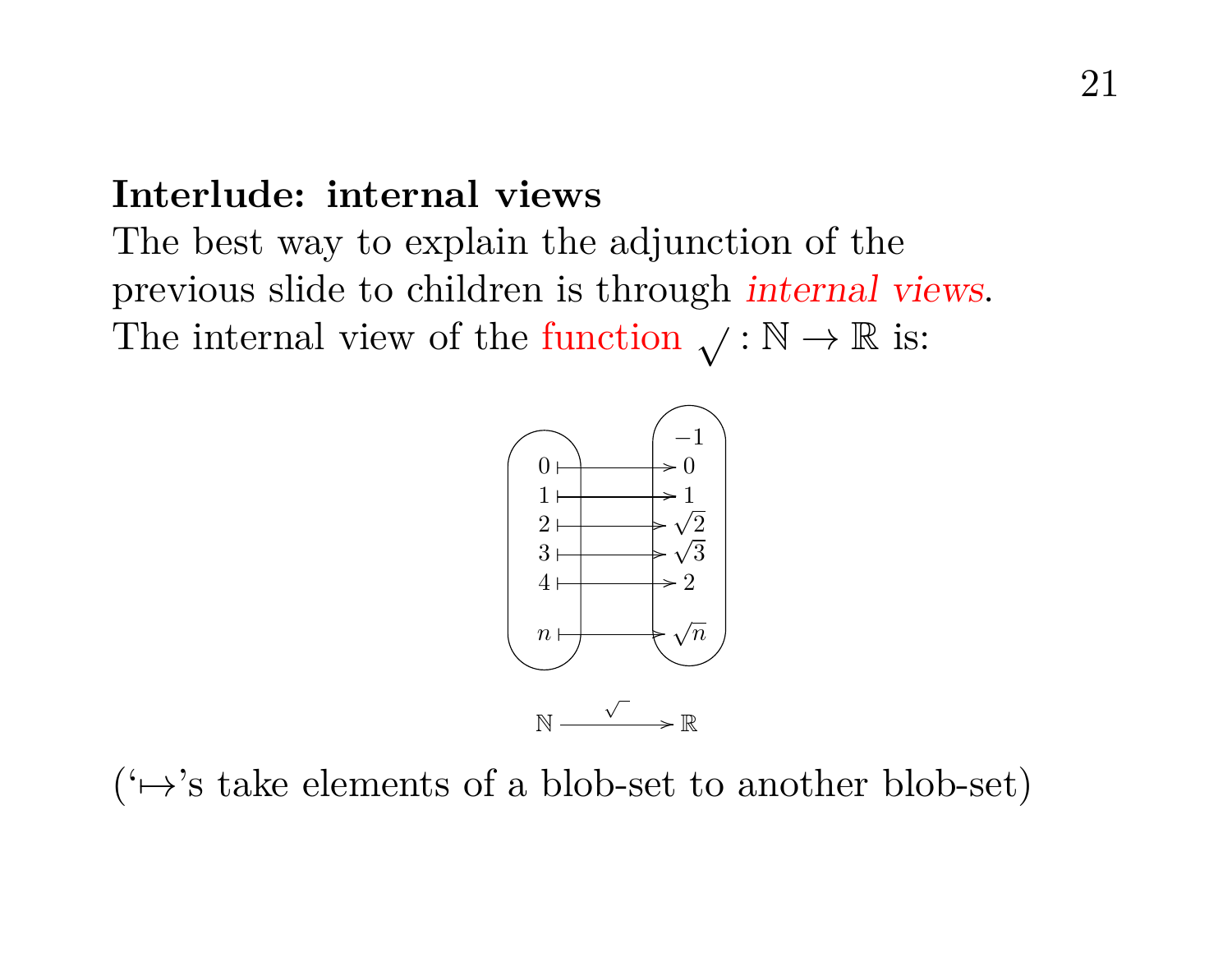#### **Interlude: internal views**

Internal views of functors have blob-categories instead of blob-sets, like this:

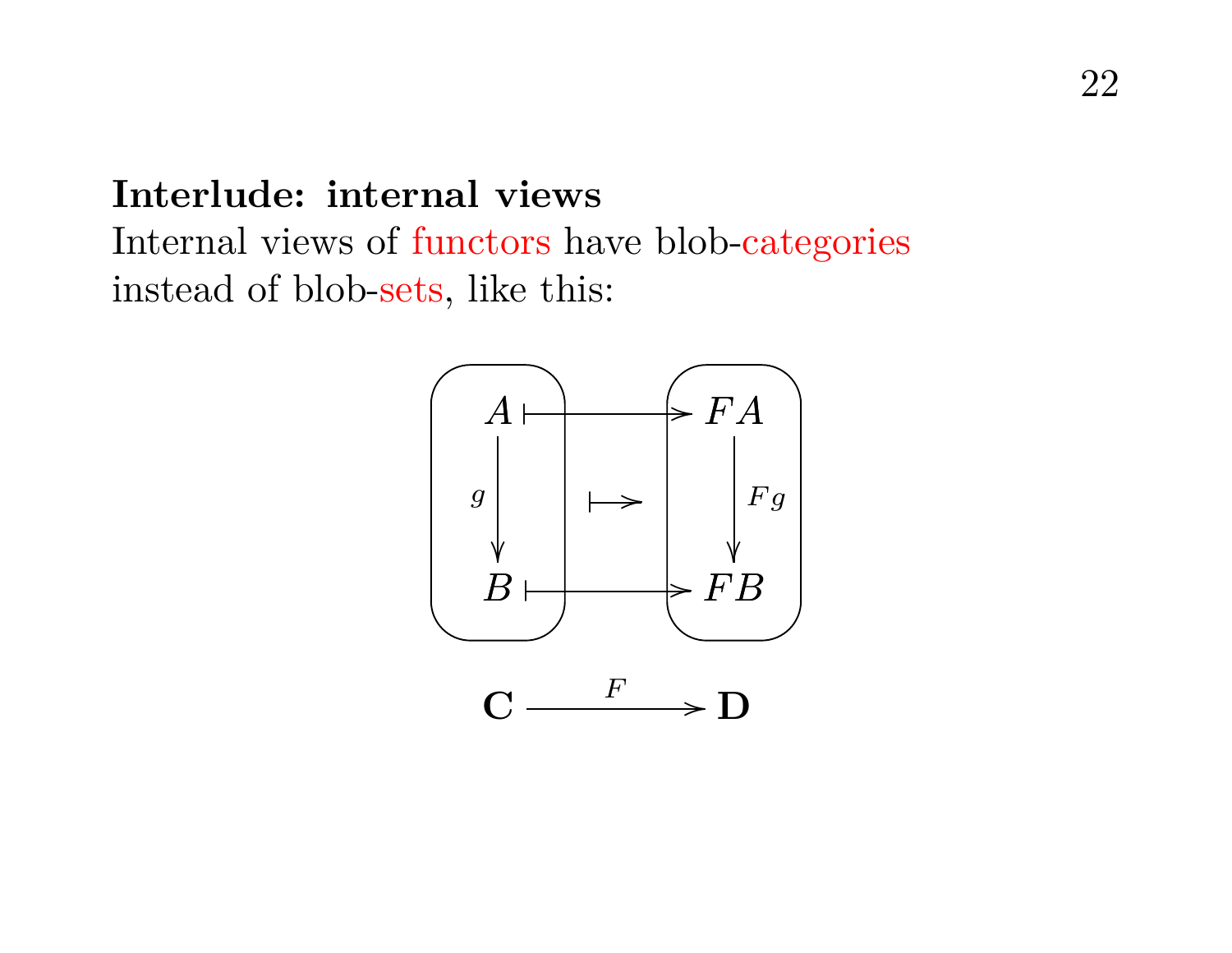#### **Interlude: internal views** We draw the internal view of  $F: \mathbf{C} \to \mathbf{D}$  as this,



we omit the blobs (the " $\gamma$ "s), and we draw the internal view — objects and maps in  $C$  and  $D$  above the external view  $(F: \mathbf{C} \to \mathbf{D}).$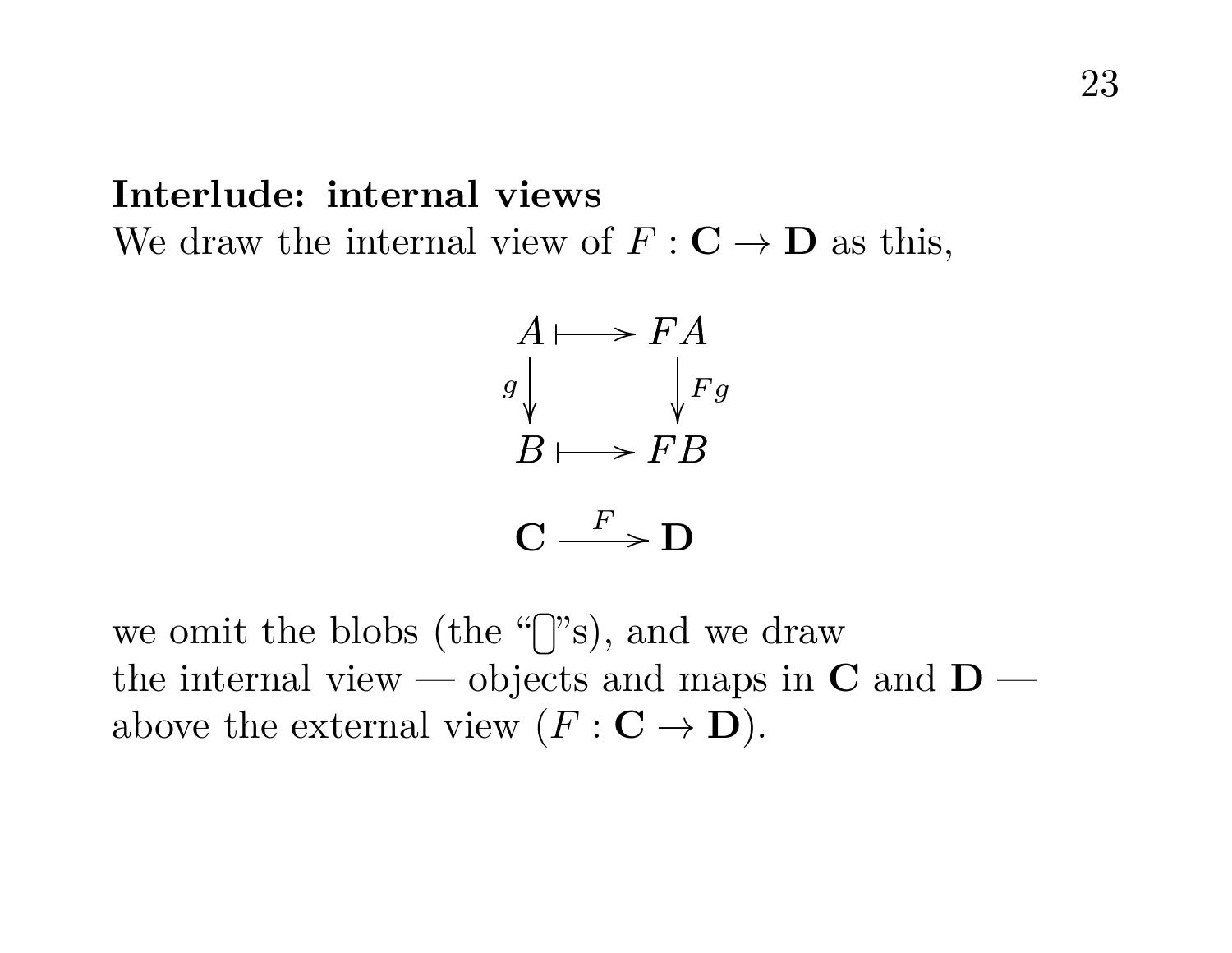#### **Internal views**

Here is the internal view of the geometric morphism  $f : \mathbf{Set}^{\mathbf{A}} \to \mathbf{Set}^{\mathbf{B}}$ ... remember that f is an adjunction  $f^* \dashv f_*$ .



(particular case) (general case)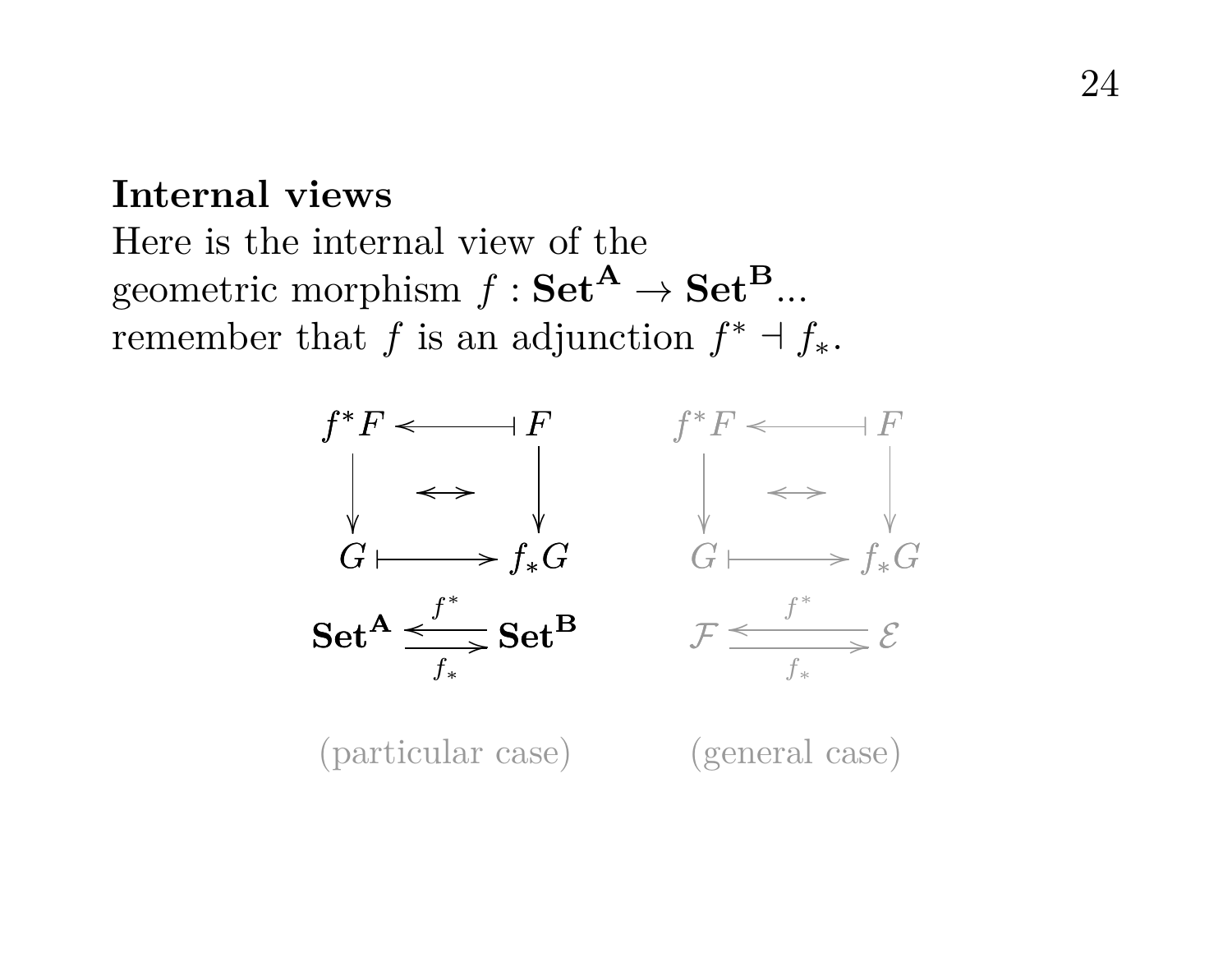#### **A geometric morphism (for children)**

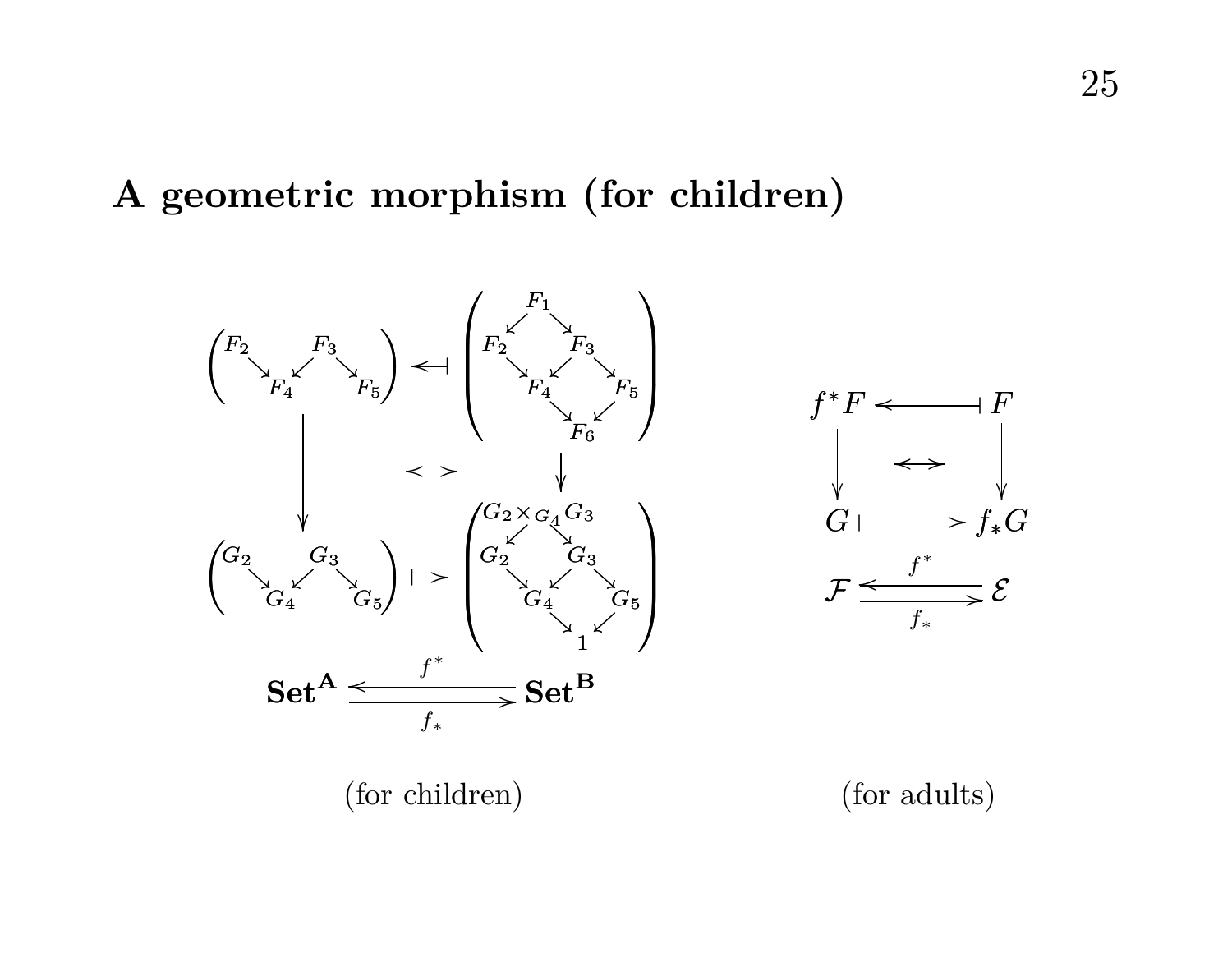### **Resources about the workshop**

#### Here:

```
http://angg.twu.net/logic-for-children-2018.html
\text{Cheers!} =
```